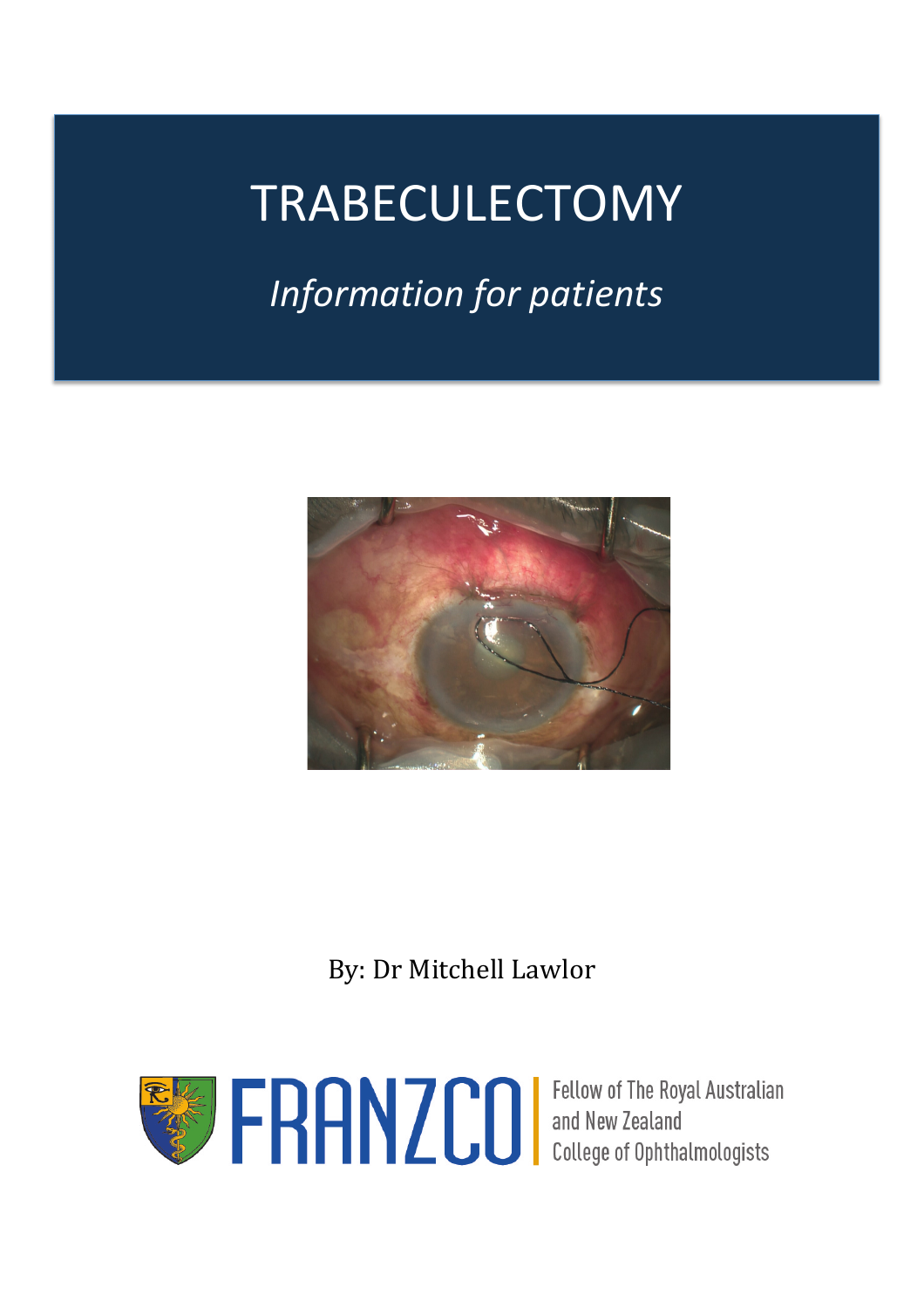# **Contents**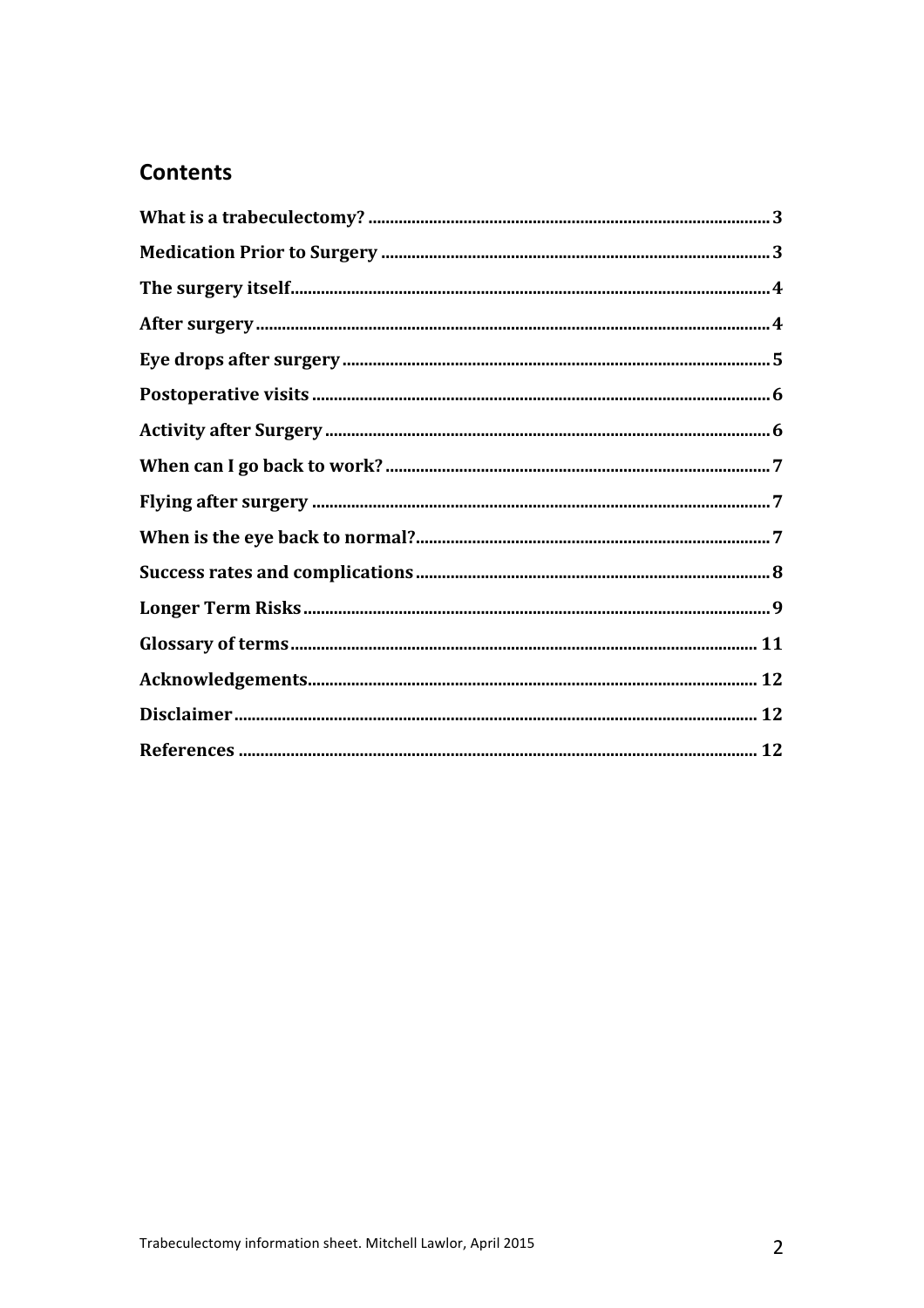# **What is a trabeculectomy?**

A trabeculectomy is a surgical operation that lowers the pressure inside the eye. It is very effective at lowering the pressure for patients with glaucoma where drops and/or laser are not effective.

Under the upper eyelid, a small half thickness trap-door (or flap) is made in the wall of the eye (the sclera). A small hole is made through the remaining bottom half thickness of the sclera into the eye. The trap-door covering this hole is then stitched to ensure the fluid does not drain too quickly.

The fluid slowly travels out from under the trapdoor, and forms a small reservoir (or bleb) just under the outer 'skin' of the eye (the conjunctiva). This fluid filled area is usually hidden and protected by the upper eyelid.

Note that the fluid inside the eye is not related to fluid outside the eye. Watering of the eyes relates to tears, not internal eye fluid.

A trabeculectomy operation reduces the pressure in the eye and usually prevents further damage and further loss of vision in glaucoma. Unfortunately it can not restore vision already lost from glaucoma.

#### **Medication Prior to Surgery**

Patients should continue all of their regular eve drops and tablets until the morning of the operation. Blood thinning medications such as Aspirin, Warfarin or Clopidogrel should also be continued. Patients who are taking Warfarin are advised to have their level (eg. INR) checked at least 2 weeks prior to surgery to ensure it is at the right level.

If patients chose to have surgery under general anaesthesia, a preoperative assessment of their general health will be carried out just before surgery. Underlying medical conditions including cardiac disease,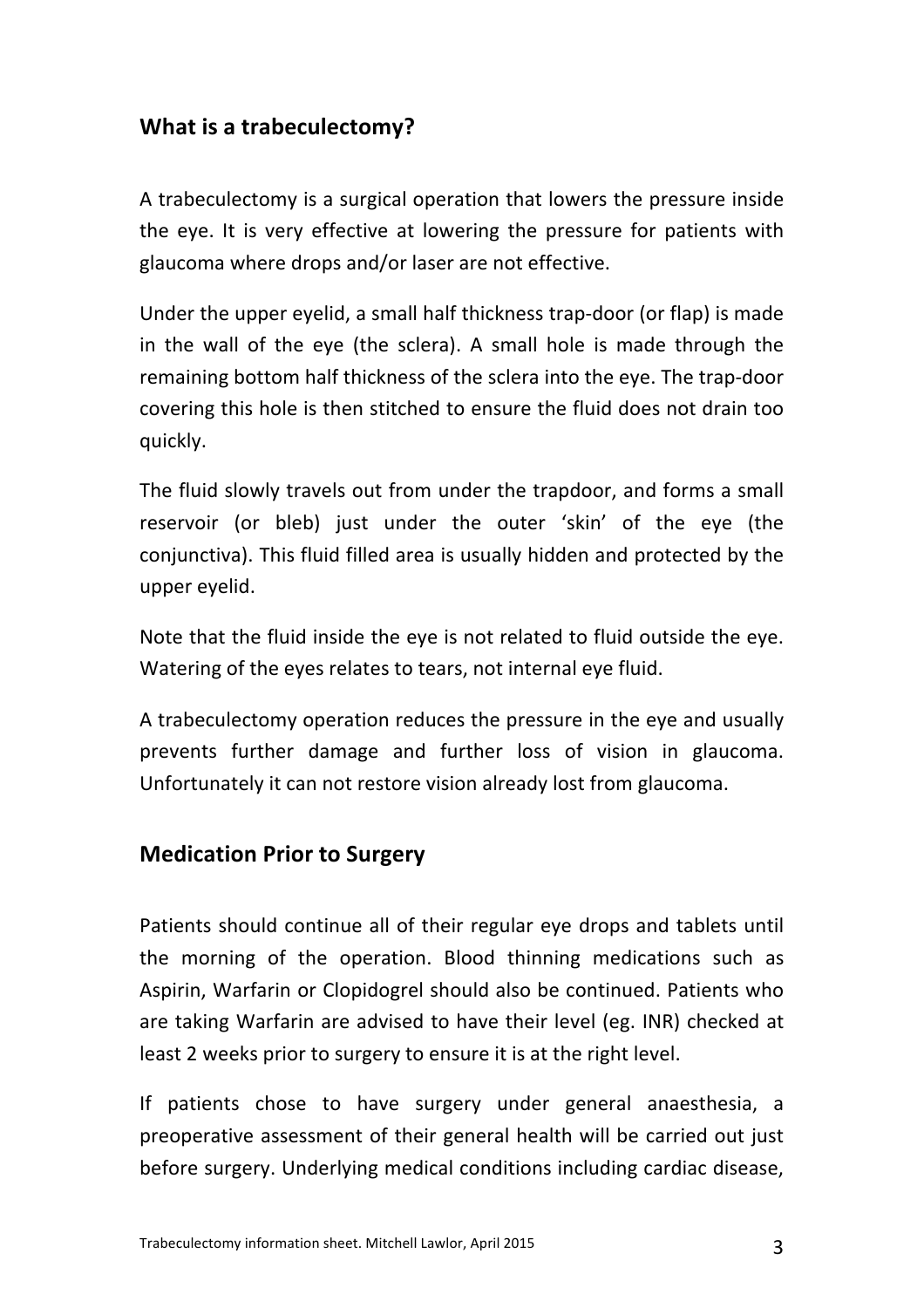uncontrolled high blood pressure or diabetes will need to be addressed prior to scheduling of surgery.

# **The surgery itself**

During the surgery the patient will either be asleep (general anaesthetic) or only the eye will be asleep (local anaesthetic). While the patient may be aware of the surgeon working around them, there should not be any pain, and if there is, further anaesthetic can be given.

A sterile drape is placed over the patients face and eye to keep the operation site sterile and minimise the chance of infection. The surgery normally takes about 45 minutes but depends on the individual patient.

# *Mitomycin C*

The bodies natural response to the creation of a new drainage area for fluid is to try and heal, this can lead to scarring. One technique to minimise this is to briefly apply a strong anti-scarring medication during the operation. Mitomicin C is the most commonly used medication: this is usually placed for about 3 minutes during the operation and then washed away with sterile water so that no residual drug remains.

# **After surgery**

# *Postoperative care: the day of surgery and the next day*

Patients are usually discharged home from hospital the same day, and it is a good idea to have a friend or relative to accompany them home after surgery. The eye is normally padded after surgery and the eye pad is removed the following day. All patients need to be examined one day after surgery.

It is normal for the vision to be blurred and the eye to be uncomfortable after surgery. The period of blurring is variable. The vision may be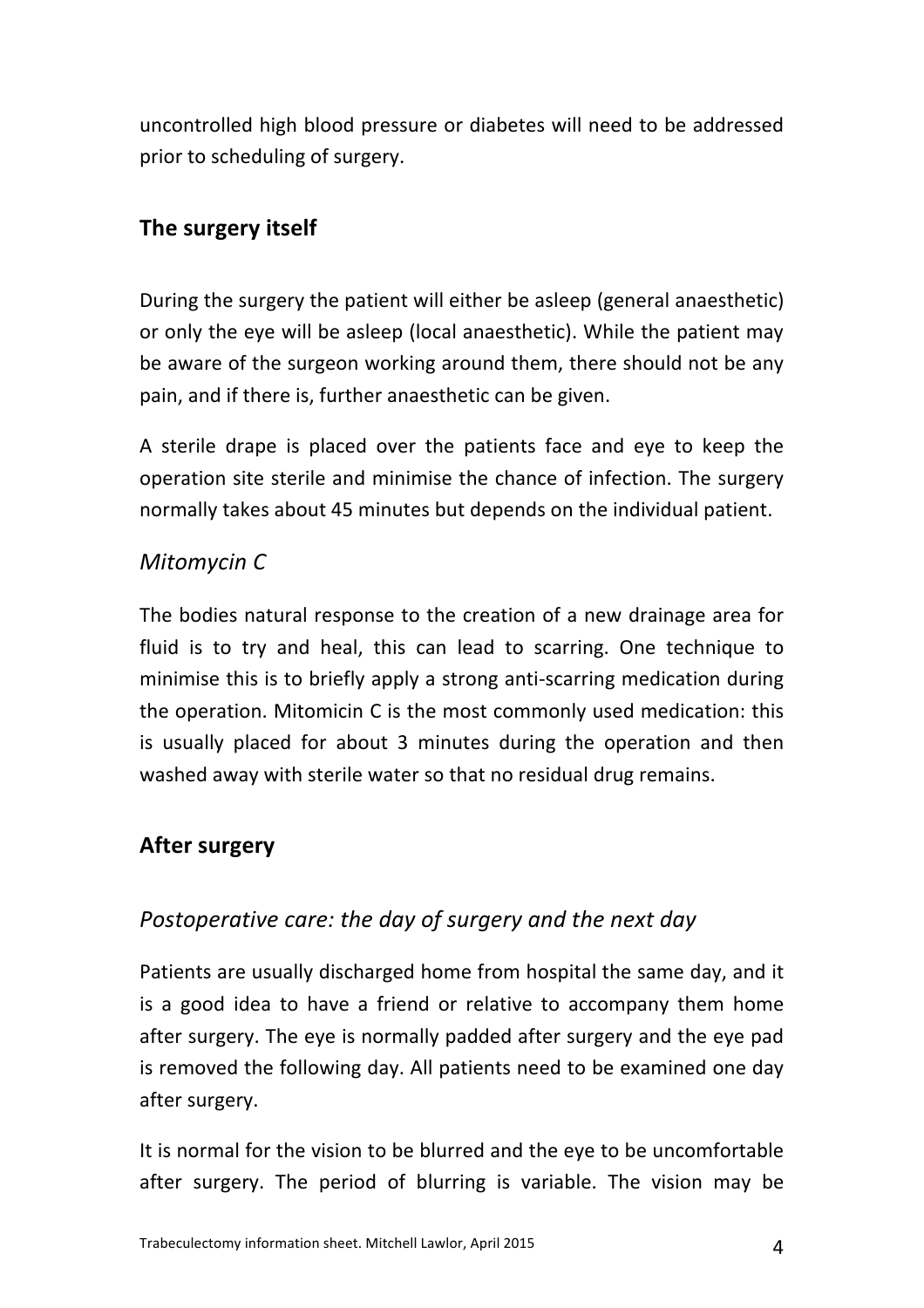particularly blurred for 1-2 weeks following surgery, and then start to improve. It can take 2-3 months for the eye to feel completely normal and the vision to stabilise completely.

The patient will also be asked to wear a shield at night for the first 2 weeks or so; this is to prevent any accidental harm to the operative site whilst sleeping.

Soreness in the eye after surgery is partly due to the surgery itself, and partly due to the stitches. The stitches do not dissolve and are usually removed in the clinic 2 to 3 weeks after surgery  $-$  this is a quick painless procedure done by the doctor in the clinic. The eye usually starts to feel more comfortable after the sutures have been removed.

#### *Eye appearance after surgery*

Initially the eye will be red and swollen to a variable degree, the eyelid may also droop partially. This usually resolves over a period of weeks to months.

The drainage bleb is not usually visible to the naked eye after the trabeculectomy operation. The bleb may, however, be seen if the patient looks in the mirror and raises the upper eyelid.

After surgery, most patients feel no sensation from the presence of the drainage bleb. Rarely, patients are aware of the drainage bleb, and steps can be taken to improve this.

#### **Eye drops after surgery**

Eye drops will be prescribed to use regularly after surgery. These will start the first day after surgery, after the first post-operative examination. It is not usually necessary to use eye drops the first night after the surgery. Diamox (acetazolamide) tablets or any glaucoma drops to the operated eye should also be stopped the night after surgery unless advised otherwise.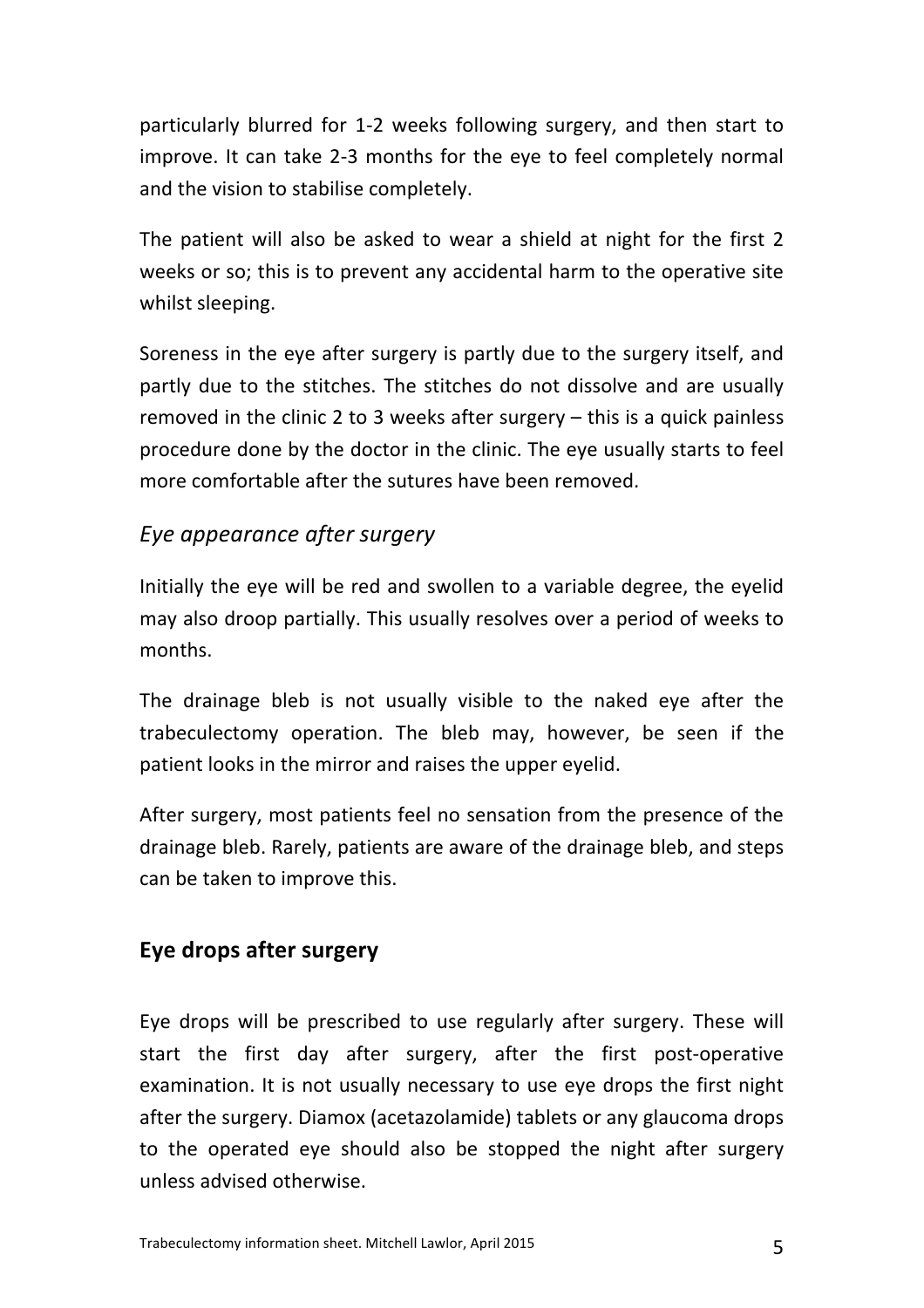It is very important that any eye drops for the unoperated eye are *continued unless advised otherwise.* 

The postoperative eye drops include an antibiotic (chloramphenicol) and anti-inflammatory steroid (dexamethasone). The steroid eye drop will initially be used intensively (every 2 hours or about 8 times daily) and the antibiotic four times daily. When drops are prescribed to take intensively after surgery, it is usually intended that they are taken during the day only.

The postoperative eye drops will normally need to be taken for 2 to 3 months in total, this is an important part of preventing the body from scarring at the operation site, and to keep the trabeculectomy working. Patients are advised at each post-operative visit whether a change in the dosage of drops is required. The drops should not be stopped or the dosage changed without consulting the doctor.

#### **Postoperative visits**

Patients are usually seen once weekly for the first 4 weeks, and may be seen more frequently if the eye pressure is either too high or too low.

During this time stitches may be removed to adjust the pressure, and additional injections of anti-scarring medications may be given around the eye to counteract the body's natural healing process. The injections are performed after the administration of anaesthetic evedrops, during the clinic appointment itself.

# **Activity after Surgery**

It is important to avoid strenuous activity during the early post-operative period including swimming, tennis, jogging and contact sports.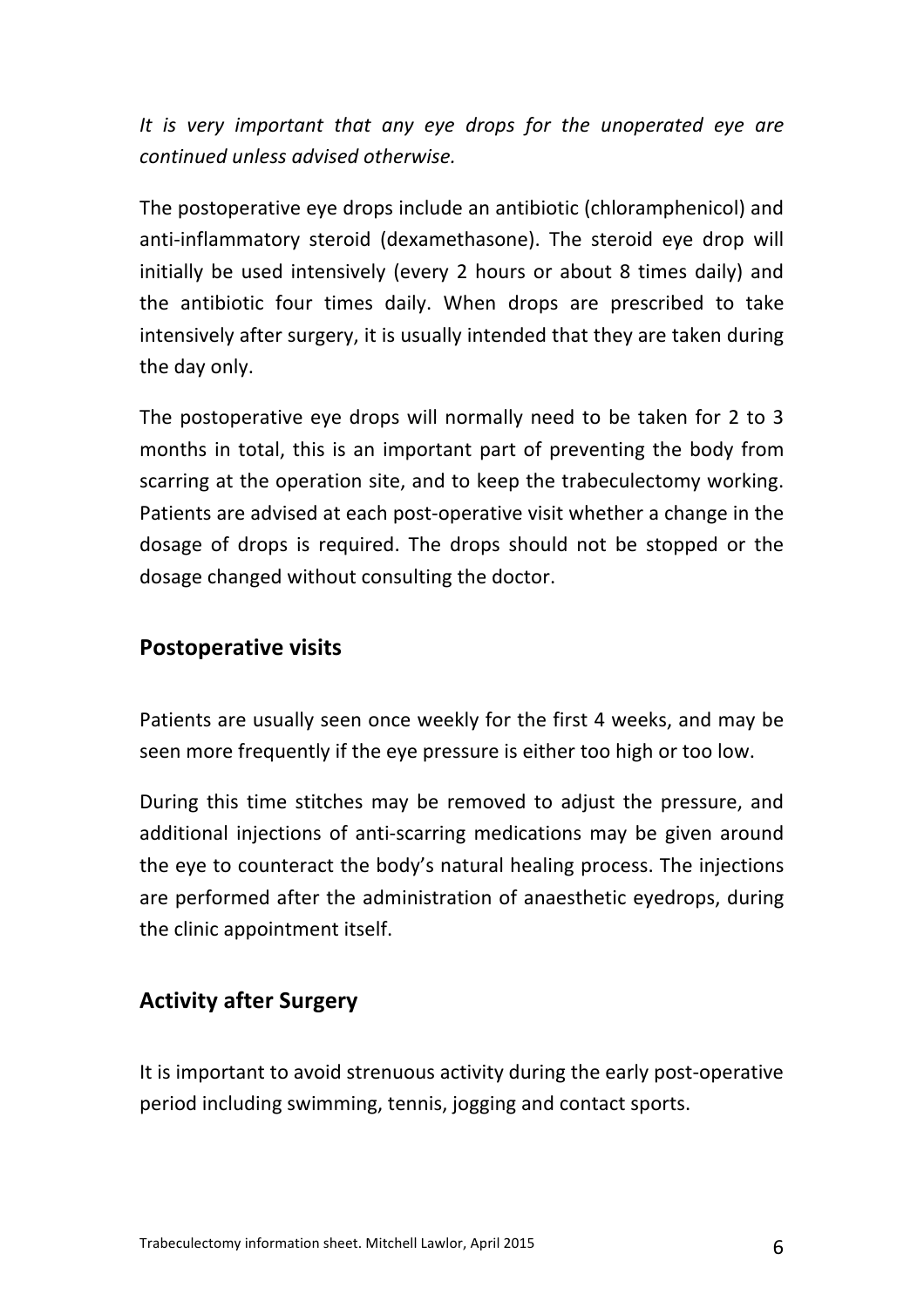Normal reading and watching television will not harm the eye. Bending over can cause significant pain when the eye is still inflamed after surgery, and any head down positions, such as yoga, should be avoided.

As patients will be monitored closely following surgery, it is recommended that they consult their surgeon before commencing strenuous activity. If the eye pressure is very low after surgery it may be recommended to stop all exertion, remaining calm and sedentary until normal eye pressure has been restored.

#### **When can I go back to work?**

The duration of time off work will depend on things such as the type of work performed, the level of vision in the other eye, and the pressure in the operated eye.

An average, someone working in an office environment would require 2 weeks off if the postoperative course is smooth. Someone whose occupation involves heavy manual work or work in a dusty environment may require a month or more.

#### **Flying after surgery**

Flying is safe after trabeculectomy, however it is important that patients are available for the intensive follow up required after surgery, especially in the first month.

#### **When is the eye back to normal?**

In most cases, it takes 2 to 3 months for the eye to feel completely normal, although it can be longer in more complicated cases. After this period it may be necessary to obtain a new refraction (new glasses), and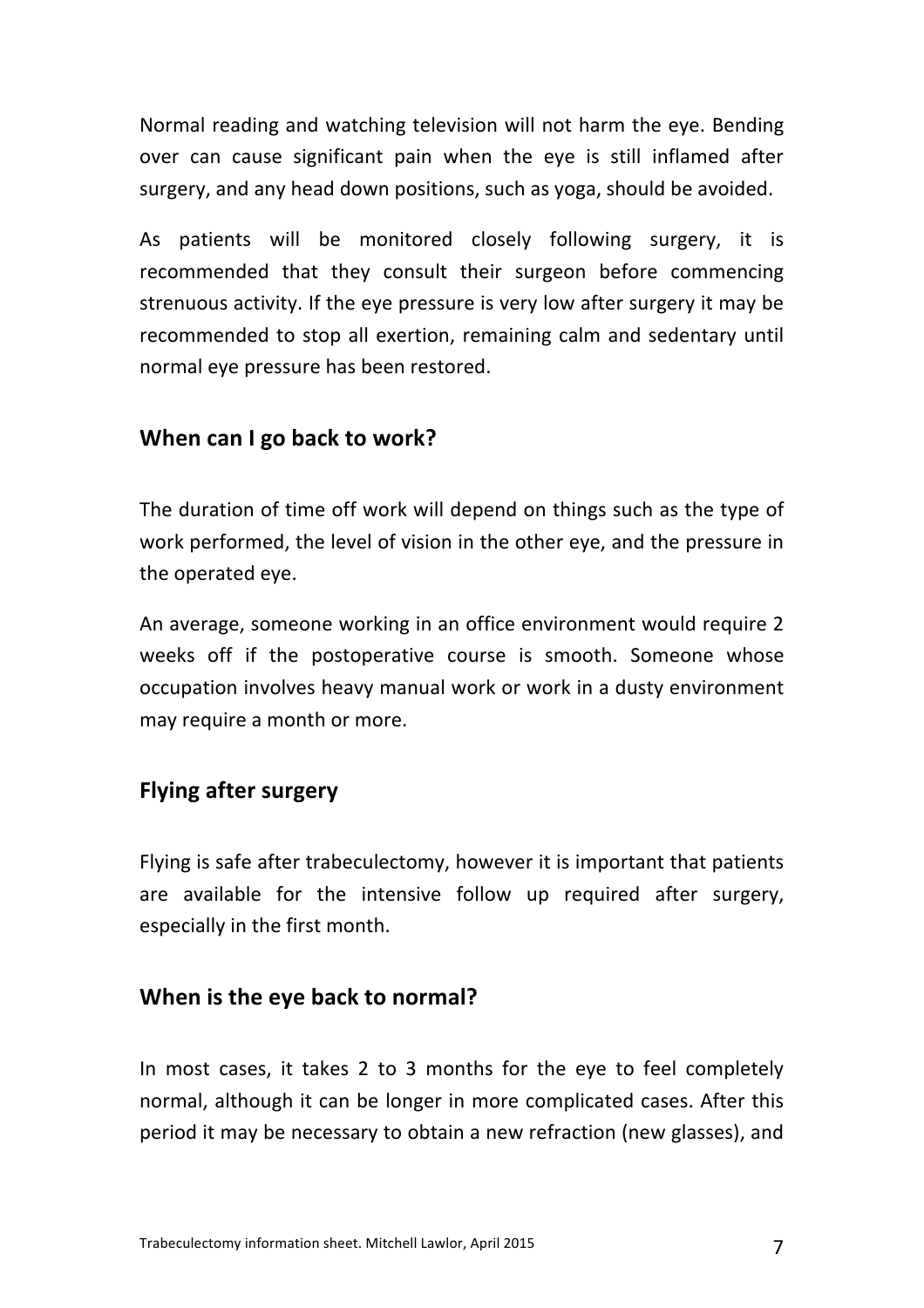the surgery can change the shape of the eye and therefore slightly change the strength of the glasses.

#### **Success rates and complications**

#### *Success rates*

Long-term studies suggest that most people will achieve an appropriately low eye pressure after trabeculectomy surgery. In clinical trials, trabeculectomy has proven consistently more successful at lowering intraocular pressure than either medication or laser. The success rate of trabeculectomy at controlling the pressure varies according to a number of risk factors including the type of glaucoma, previous surgery, race, age and other conditions.

In one study of trabeculectomy success, after 20 years almost 90% still had an adequately controlled eye pressure<sup>1</sup>. Just under two thirds of these required no glaucoma drops to control the pressure, whereas one third still required drops.

# *Complications*

Severe complications are rare and may happen either if the eye pressure drops very low or very quickly during the early postoperative period, or if the eye becomes infected.

Low eye pressure after surgery is the biggest risk in the early postoperative period. It is often painless, but can be associated with a dull ache or throbbing of the eye. Patients who notice severe blurring of vision, distortion or a shadow in their peripheral vision should be seen as soon as possible for further assessment.

If your pressure is too low after surgery, further intervention may be required to bring the pressure up again. This could include injection of a gel into the eye, or return to the operating theatre to tighten some of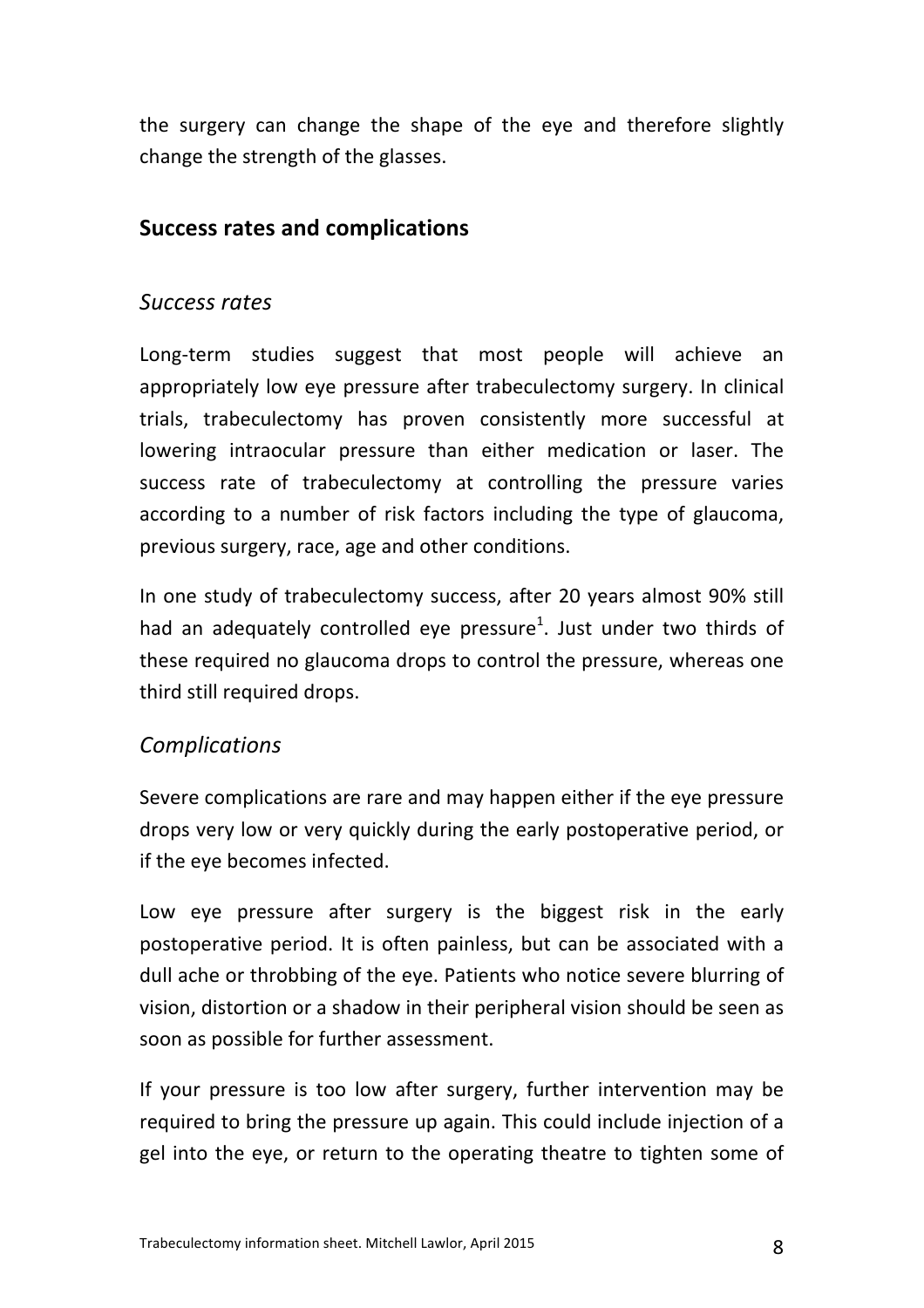the stitches. Sometimes just adjusting medications is sufficient to address the low pressure.

A sudden drop in pressure can also result in bleeding at the back of the eye (choroidal haemorrhage). This is a very severe complication, and can lead to permanent vision loss, but fortunately is very rare.

Similarly, the risk of an infection after trabeculectomy is very low, but the consequences can be serious. The risk of serious infection affecting the back of the eye or from trabeculectomy is rare - approximately 1 in  $250)^2$ .

In addition to the pressure being too low after surgery, it can also be too high. About 5% of trabeculectomy patients require a return to the operating theatre in the first month after surgery for adjustment, either because the pressure is too high or too low.

#### **Longer Term Risks**

The longer-term risks of trabeculectomy are infection, discomfort, cataract and change in glasses prescription. Low pressure occasionally develops in the longer term, but generally the risk of low pressure is highest in the early postoperative period rather than later.

*Infection:* While the risk of infection soon after surgery is rare, there is a very small on-going lifetime risk that the drainage bleb might become infected. Any patient who has previously had a trabeculectomy and develops a red, sticky or painful eye, must have their eye examined immediately by an eye specialist, as this may be the first sign of infection. While infection is rare, it may be very serious and can result in permanent visual loss. The earlier any infection is treated, the better the outcome for the eye.

*Discomfort:* The drainage bleb may become large and cause irritation. Often this is because of interference with the tear film on the eye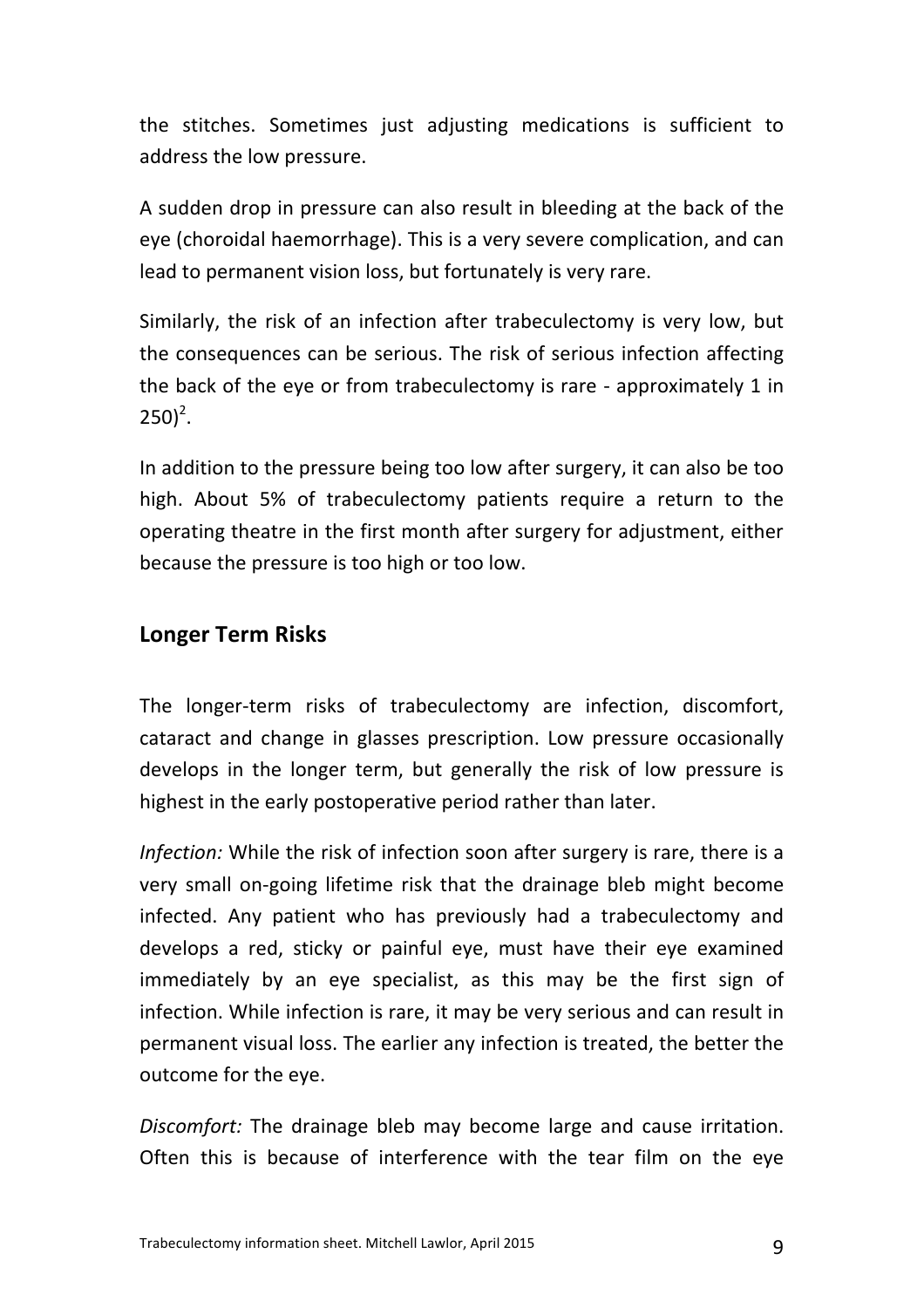surface, and can create a feeling of discomfort or drying of the eye. This occurs in about 10% of patients and is usually treatable with lubricating eye drops. Occasionally, the discomfort is more severe and requires surgery to make the drainage bleb smaller.

*Cataract:* In patients who have not had cataract surgery, there is a risk that trabeculectomy may worsen an existing cataract. However, raised eye pressure and glaucoma medications have also been shown to cause cataract in population studies. A large study showed that 3 years after trabeculectomy surgery 12% of patients needed cataract surgery, whereas for patients using drops on 3% needed cataract surgery<sup>3</sup>.

Changes in glasses prescription: Most patients will require a small change in their glasses prescription after trabeculectomy. This can relate either to a change in astigmatism, or to the change in pressure itself. It is best to wait at least 3 months after the surgery until the eye pressure has stabilised. Rarely, a patient who does not require glasses before surgery develops a need for glasses after surgery.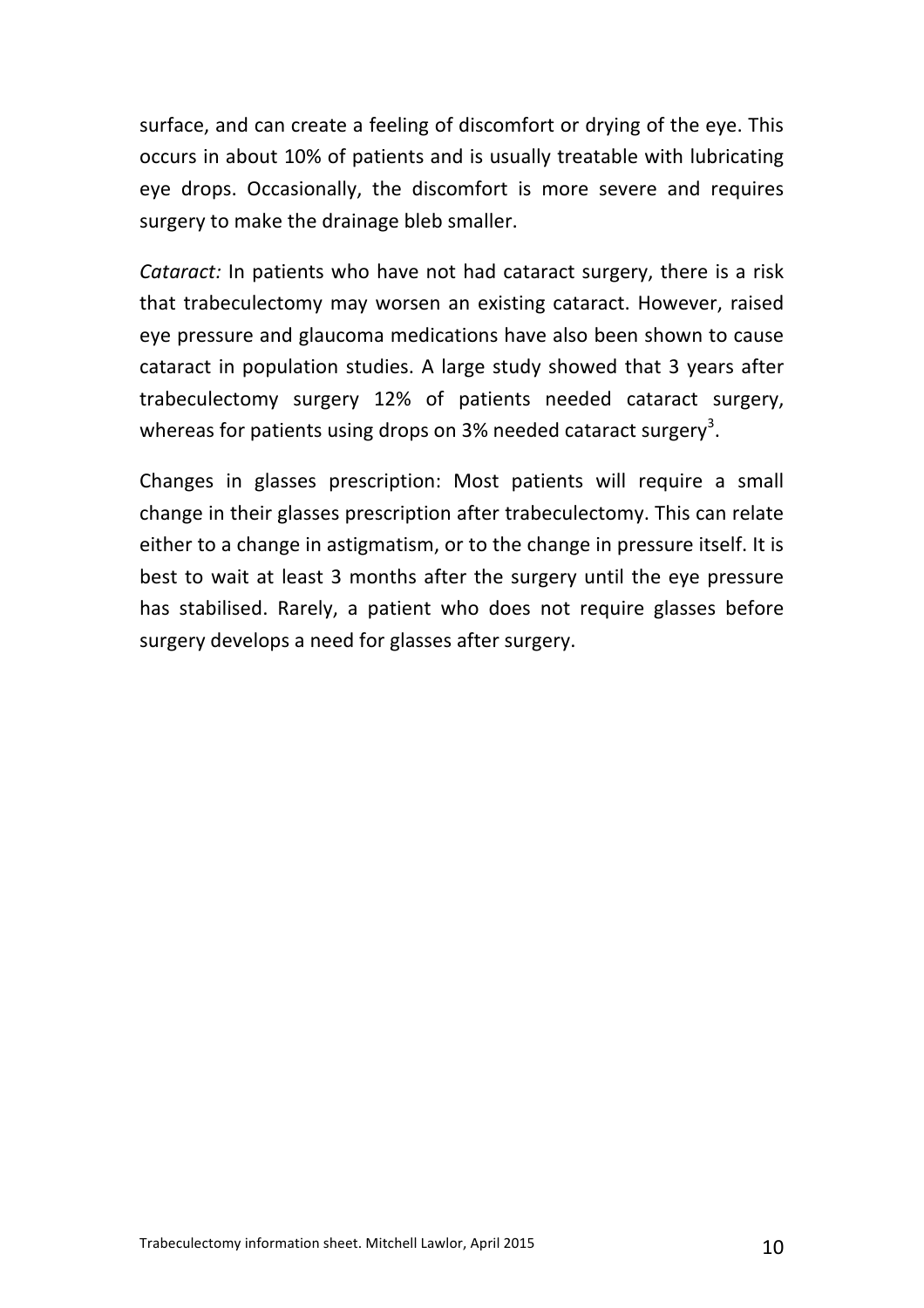# **Glossary of terms**

#### *Aqueous humor*

The fluid inside the front section of the eye. This fluid is made by a part of the eye called the ciliary body. It normally flows out through the main drain called the trabecular meshwork. The fluid inside the eye is a completely different fluid to that outside the  $eye$  – tearing and watering of the eyes is not related the fluid inside the eye.

#### *Conjunctiva*

The thin transparent layer of skin covering the surface of the white of the eve.

#### *Cornea*

The transparent tissue at the front of the eye through which light first passes when it arrives at the eye.

#### *Intraocular pressure*

The pressure inside the eye. In glaucoma, the main treatment is to lower the intraocular pressure. This is measured in units of mmHg (millimetres of mercury).

#### *Optic nerve*

The main nerve connecting the eye to the brain. Glaucoma is a disease where there is progressive damage to the optic nerve. The optic nerve carries all of the visual impulses from the eye.

#### *Sclera*

The wall of the eveball. This is seen from the front as the white of the eye.